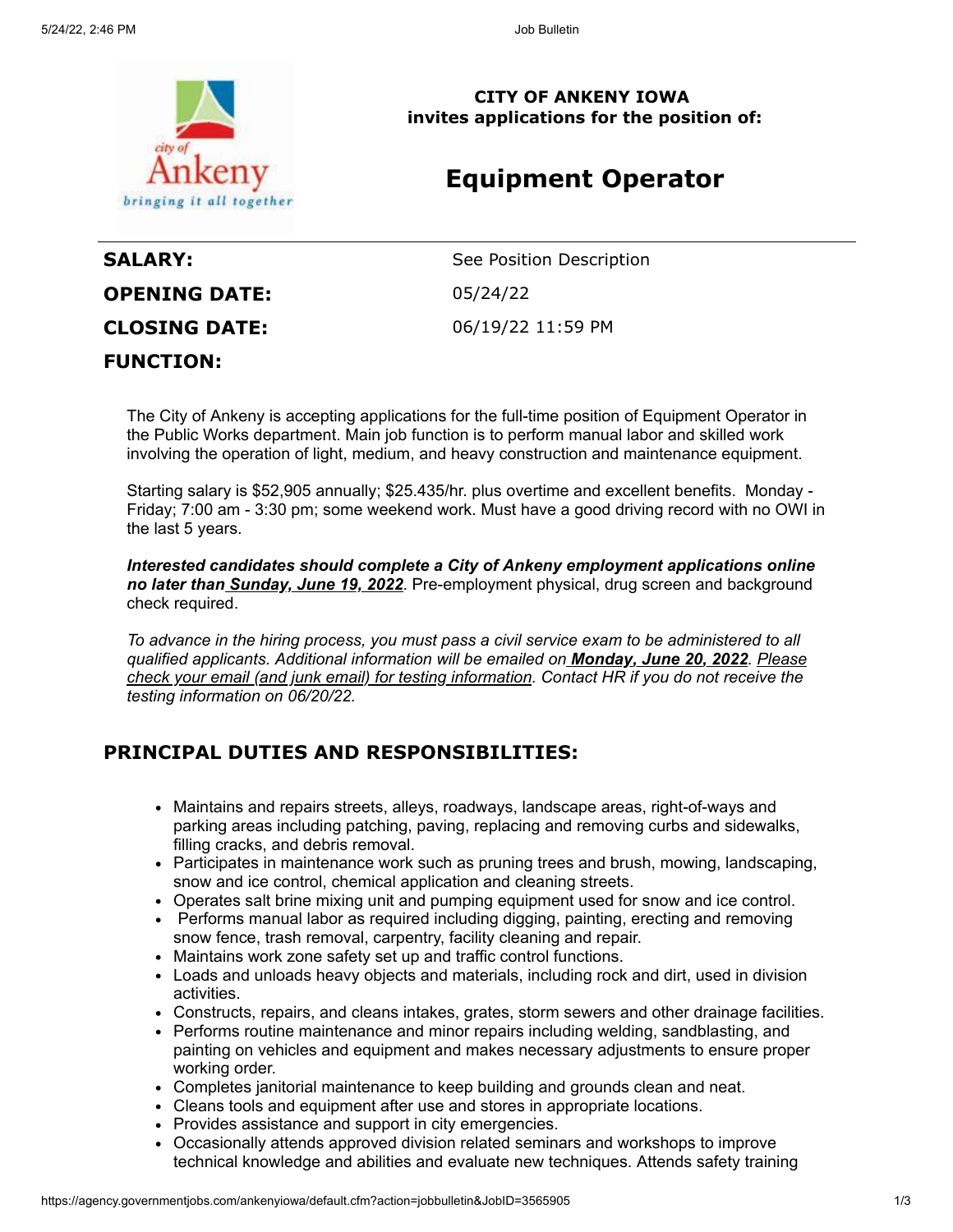seminars.

• May be required to assist as directed with other divisions' or other city departments' activities.

#### **ENTRY REQUIREMENTS AND SKILLS:**

- High school diploma or GED and three (3) years of experience in performing semi-skilled maintenance or construction tasks and the operation of light, medium, and heavy construction and maintenance equipment.
- Must possess a valid Commercial Learner's permit (CLP) or Commercial Driver's License (CDL) issued by the State of Iowa upon hire. Will be required to obtain and maintain a valid Class B CDL with airbrakes endorsement within 30 calendar days of hire date.
- Ability to understand and follow written and oral instructions; ability to establish and maintain effective working relationships with co-workers; and ability to perform manual labor for extended periods under adverse weather conditions.

### **WORKING CONDITIONS:**

- Frequently required to perform duties during off-hour emergencies and weekends.
- Works in field environment.
- Climbs and walks over uneven terrain.
- Performs outside work in all kinds of weather conditions.
- Operates equipment having varying degrees of noise and vibration.

#### **PHYSICAL REQUIREMENTS:**

- Must be sighted.
- Must be able to hear normal conversation.
- Must be able to turn both hands, and wrists above the head.
- Must be able to kneel, squat, climb, and walk, lie on a creeper and work overhead.
- May be required to stoop, walk and lift 75 pounds.
- Must be able to step up 12 to 18 inches into employer's equipment.
- Must be able to move up and down ladders and stairs.
- Must be able to remove and replace manhole covers with the aid of a lever.
- Must be able to climb into and out of a 24-inch diameter manhole.
- Must be able to lift, move and use a jackhammer.
- Must be insurable.
- Must keep regular and reliable attendance at work.

With a population of more than 70,000, Ankeny is one of the fastest-growing cities in the Midwest. Incorporated in 1903, the city is located just north of Des Moines, Iowa's capital city. Ankeny was named one of the Top 100 Places to Live by Money magazine, Bloomberg Businessweek's Best Places to Raise Kids, and Family Circle's Top 10 Best Towns for Families. Ankeny also has been designated a Playful City USA community by KaBOOM!. Ankeny offers an enviable quality of life with pedestrian friendly neighborhoods, numerous recreational and cultural amenities, a thriving business community and access to higher learning. The vibrant community and its leaders are active and engaged. More information can be found at [www.ankenyiowa.gov](http://www.ankenyiowa.gov/). The City of Ankeny is an Equal Opportunity Employer.